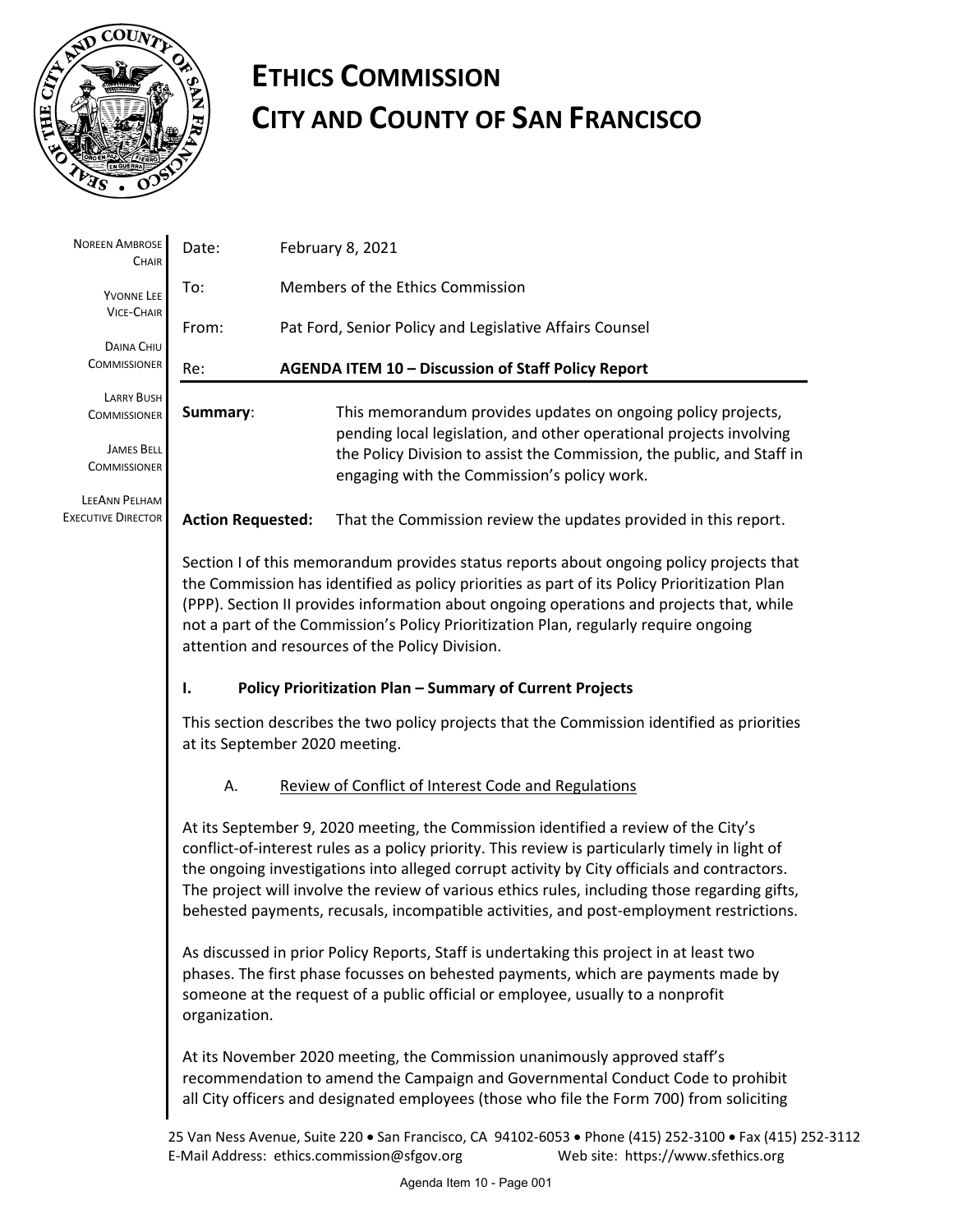behested payments from interested parties. This recommendation is similar to, but goes further than, legislation sponsored by Supervisor Matt Haney (File No. 201132).

After the Commission's November meeting, Staff transmitted a letter to the Clerk of the Board requesting that the Commission's vote and the Staff report on behested payments be added to the record for File No. 201132. Since that time, Staff has not been able to get confirmation from Supervisor Haney's office as to when the Supervisor will request that the ordinance be heard at the Rules Committee nor as to whether the changes necessary to bring the ordinance into line with the Commission's full recommendation will be made. Staff will continue to advocate for both steps on the part of Supervisor Haney, but may soon explore whether an alternate sponsor is needed to move the legislation forward.

After Phase I of the project is complete, and subject to the status of hiring an 1822 Policy Analyst as described in Section II below, Staff will initiate a second phase of the project, which will focus on gift rules. State and local laws restrict gifts made to City officials and employees. The ongoing corruption investigations have brought potential issues with these gift laws to light. Staff will follow the same process as Phase I: Staff will initiate interested persons meetings to seek guidance and feedback from stakeholders, Staff will conduct research into ethical issues involved with gifts, and Staff will draft a report containing Staff's findings and recommendations following this review.

Subject to further developments in the corruption investigations, including additional reports issued by the Controller's office, further developments in the criminal cases against former City officials and contractors, and any information learned through media reports, Staff may initiate additional phases of the project to study and address emerging issues.

## B. Biennial Review of City's Designated Employee Form 700 Filers

As described in previous Policy Reports, State law requires that every two years the City review the list of City employees who must file the Form 700 Statement of Economic Interests.<sup>1</sup> Each department separately reviews its list of filers and submits changes for inclusion in a single ordinance to be considered by the Board of Supervisors.

Staff participated in a meet-and-confer session organized by the Department of Human Resources Employee Relations Division on November  $12^{th}$ . The Employee Relations Division continued to respond to questions and concerns from employee bargaining units after the meeting, and the meet-and-confer process formally ended on December 8<sup>th</sup>. The Board of Supervisors approved the ordinance on January 12<sup>th</sup>, and Mayor signed it on January 22<sup>nd</sup>. The changes contained in the ordinance will become operative on February 21<sup>st</sup>. Staff will assist department filing officers as needed to ensure that they are complying with the revised filer lists.

## **II. Miscellaneous Policy Administrative Projects**

Policy has been engaged on a number of items during the last month that do not fall within the policy projects identified under the Policy Prioritization Plan. This work includes: research and

<sup>1</sup> Cal. Gov. Code § 87306(b). *See also* Campaign & Gov. Conduct Code § 3.1-100 et seq. (containing lists of designated City positions that must file the Form 700).